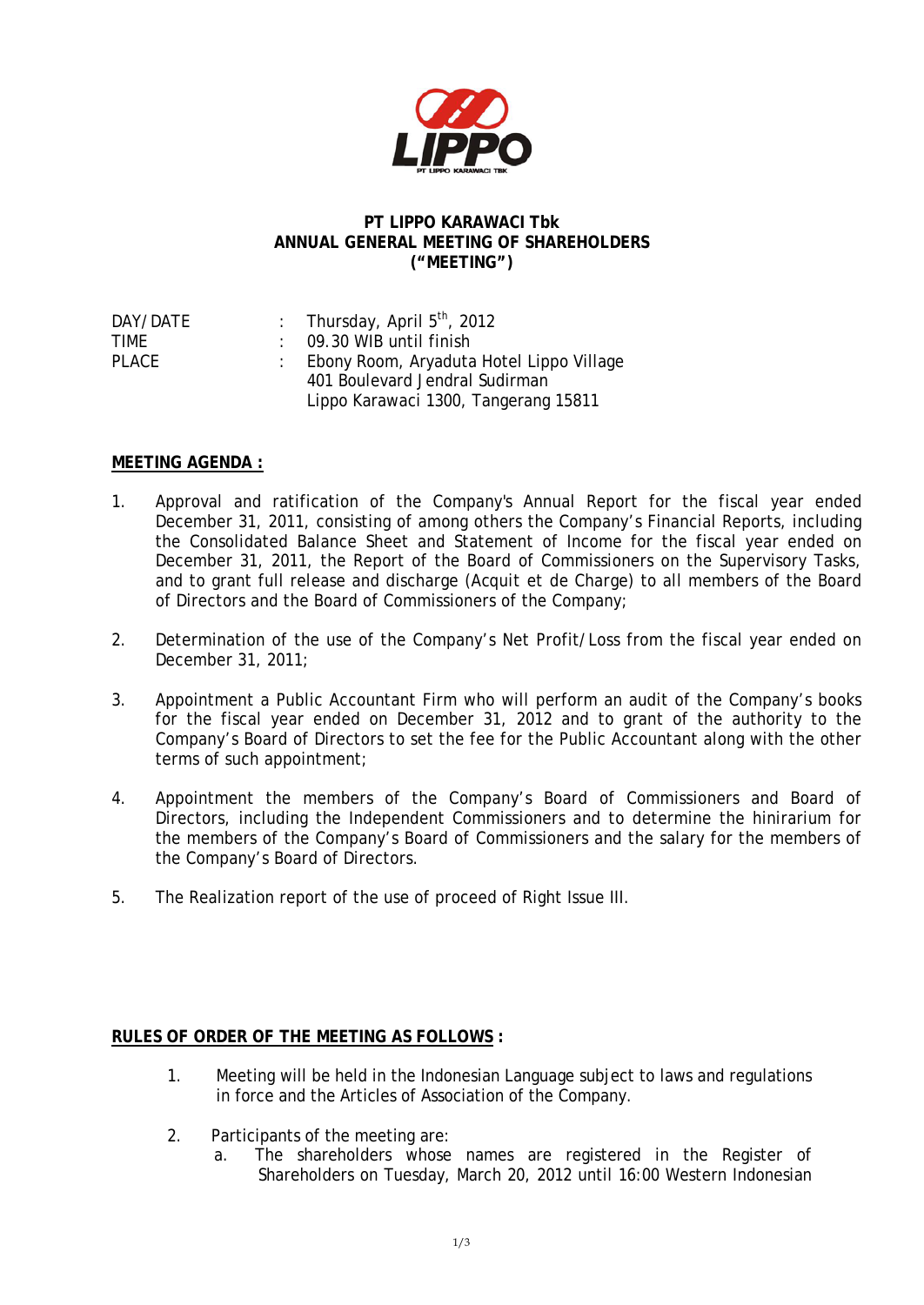Time or his appointed proxy-holders, which has the right to express opinions and vote in the Meeting. The shareholders or their appointed proxy-holders present at the Meeting valid; hereinafter referred to as the Shareholders.

- b. Party invitations are not shareholders in attendance at the invitation of the Board of Directors and do not have the right to issue an opinion or vote at the Meeting, unless requested by the Chairman of the Meeting.
- 3. The Chairman of the Meeting is entitled to ask who attended this meeting to prove his right to be present and to make a sound.
- 4. All Meeting events are discussed on an ongoing basis.
- 5. When finished discussing each meeting agenda, the Shareholders are given the opportunity to ask questions, opinions, proposals or suggestions related to the meeting agenda discussed.
- 6. The Chairman of the Meeting will provide an opportunity for Shareholders to ask questions and / or express their opinions before a vote is held regarding an agenda that is related with the Meeting, with the following procedure:
	- a) Shareholders who wish to submit questions and / or express his opinion to raise their hand so that the officer can give Enquiry Form. On the form must include the names, addresses, job title, company name represents the number of shares owned or represented, as well as any questions or opinions. Sheets will be taken by the official inquiry and submitted to the Chairman of the Meeting.
	- b) Then, the Chairman of the Meeting will provide answers or responses one by one to the questions posed by the relevant Shareholders Meeting agenda is concerned, the Chairman of the Meeting may request assistance from members of the Board of Directors or any other party to answer questions posed.
- 7. For each meeting agenda, meeting participants were given the opportunity to do a question and answer within 10 minutes and can be extended if deemed necessary by the Chairman of the Meeting.
- 8. Decision-making will be done after all the questions are answered is completed and / or after the question and answer period is completed.
- 9. The decision will be taken based on consultation and consensus. If no agreement is reached, the decision will be taken through voting.
- 10. The voting is done by raising hands with the following procedure:
	- a. Each share entitles its holder to issue 1 (one) vote. If a Shareholder has more than 1 (one) share, then he is only required to provide a sound one (1) time and a voice that represents all the shares owned or represented.
	- b. The decision is taken by polling the affirmative vote of more than 1/2 (one half) of the total valid votes cast at the Meeting. The voting will be done as follows:
		- (1) those who voted against were asked to raise their hands;
		- (2) those that voted for abstention (blank votes) asked to raise their hands; and
		- (3) those who do not raise their hands are considered to agree with the proposal submitted.